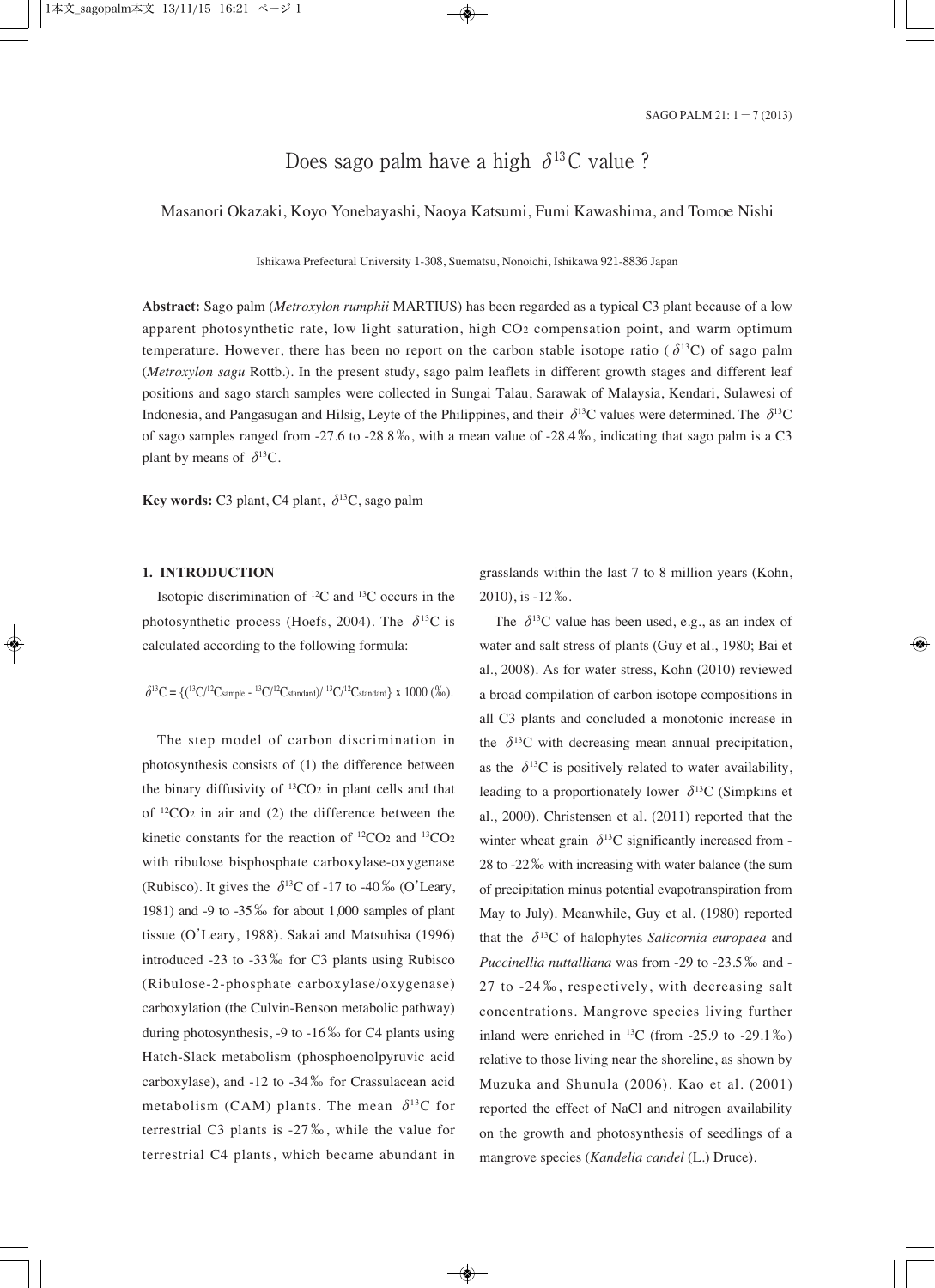The  $\delta^{13}$ C values also vary among tissue types of plants, but there were no consistent patterns in variation. Ellison et al. (1996) reported no significant differences in  $\delta^{13}$ C between leaves, branches, and twigs of *Rhizophora mangle*, while the  $\delta^{13}$ C values of cable roots and small rootlets were significantly higher than those of leaves. Lee et al. (2001), however, reported that the twig and bark tissues of *Kandelia candel* and *Aegiceras corniculatum* were slightly depleted in  $\delta^{13}$ C (by <2‰) relative to the leaf tissues.

Sago palm (*Metroxylon sagu* Rottb.) accumulates <sup>a</sup> huge amount (about 120 kg per plant) of starch in its trunk. Uchida et al. (1990) concluded that sago palm has <sup>a</sup> Calvin-Benson cycle and is classified as <sup>a</sup> C3 plant based on its low light saturation, high carbon dioxide compensation point, and warm optimum temperature for attaining maximum photosynthetic ability.

However, there has been no report on the  $\delta^{13}C$  of sago palm, although Kuramoto and Minagawa (2001) reported the  $\delta^{13}$ C of nipa (*Nypa fruiticans*) to be -26.7 ‰ in tropical forests of Thailand.

The objective of this study is to elucidate the  $\delta^{13}C$ of sago palm as <sup>a</sup> C3 plant. The sago palm leaflet and starch samples were taken from Talau (Malaysia), Kendari (Indonesia), and Pangasugan and Hilsig (Philippines) to evaluate the  $\delta^{13}$ C values affected by the slightly different water regimes of soil and autotrophic and heterotrophic plant organs.

#### **2. MATERIALS AND METHODS**

#### **2.1 Site description**

The study site in Malaysia was at the Sungai Talau Peat Research Station (Ministry of Agriculture, Sarawak), which was developed for sago plantation experiments on shallow and deep peats. The mean annual rainfall and the mean annual temperature at Sibu, which is 60 km from the Sungai Talau Peat Research Station, are 3,194 mm and 26.3 °C, respectively (Yamaguchi et al., 1997). A detailed site description was recorded in Yamaguchi et al. (1998). The soil profile at the Sungai Talau Peat Research Station is as follows: 0–24 cm; 10 R 2/2 (dark reddish brown), wet, humic, von Post grade 3, many medium roots, many charcoals, Electrical conductivity (EC)  $0.425$  mS cm<sup>-1</sup> (8/1000 of EC for mean sea water), clear boundary to,  $24-65$  cm; 10 R  $3/2$  (dark reddish brown), wet, fibric, von Post grade 1, many large roots and stems, irregular graduate boundary to, 65– cm; 10 R 3/3 (dark reddish brown), wet, fibric, von Post grade 1, abundant large stems and roots, classified as a Histosol (TUAT, 1998). The low salt concentration and wet water regime of this soil may not influence carbon assimilation by C3 plants (Kao et al., 2001; Kohn, 2010; Christensen et al., 2011).

The sampling site in Indonesia was located in Tobimeita in the alluvial plain of the Wanggu River, Kendari, Sulawesi (Okazaki, 1998). Inceptisols and Entisols were distributed in the area. The soil profile is as follows:  $0-7$  cm; 10 YR 5/5 (yellowish brown), moist, coarse sand, structureless, few medium and fine weed roots, pH 7.8, EC 0.30 mS cm<sup>-1</sup> (6/1000 of EC for mean sea water), clear smooth boundary to, 7– 35 cm; 5Y 5/2 (grayish olive), moist, coarse sand, structureless, few organic debris with original shape and decomposed shape, pH  $6.5$ , EC  $0.32 \text{ mS cm}^{-1}$ , clear smooth boundary to, 35 – 70 cm; 2.5 YR (brownish black) for matrix and 2.5 Y 2/1 (black) for spots, wet, silty clay, structureless, common medium and fine sago roots, very sticky, plastic, pH 6.8, EC  $0.32 \text{ mS cm}^{-1}$ , gradual wavy boundary to,  $70 - \text{cm}$ ; 2.5 YR 5/2 (dark grayish yellow), wet, silty clay, structureless, sticky, pH 6.7, EC 0.35 mS cm-1, classified as an Inceptisol. This soil profile shows a drier moisture condition compared to the Talau soil profile.

The study site in the Philippines was located in Pangasugan and Hilsig, Leyte (Okazaki et al., 2005). The mean annual precipitation was 2,951 mm from 1995 to 2004. The mean maximum temperature from 1995 to 2004 was  $33.6$  °C, and the mean minimum temperature from 1995 to 2004 was 22.4 °C (Kimura and Okazaki, 2006). The soil distributed in this area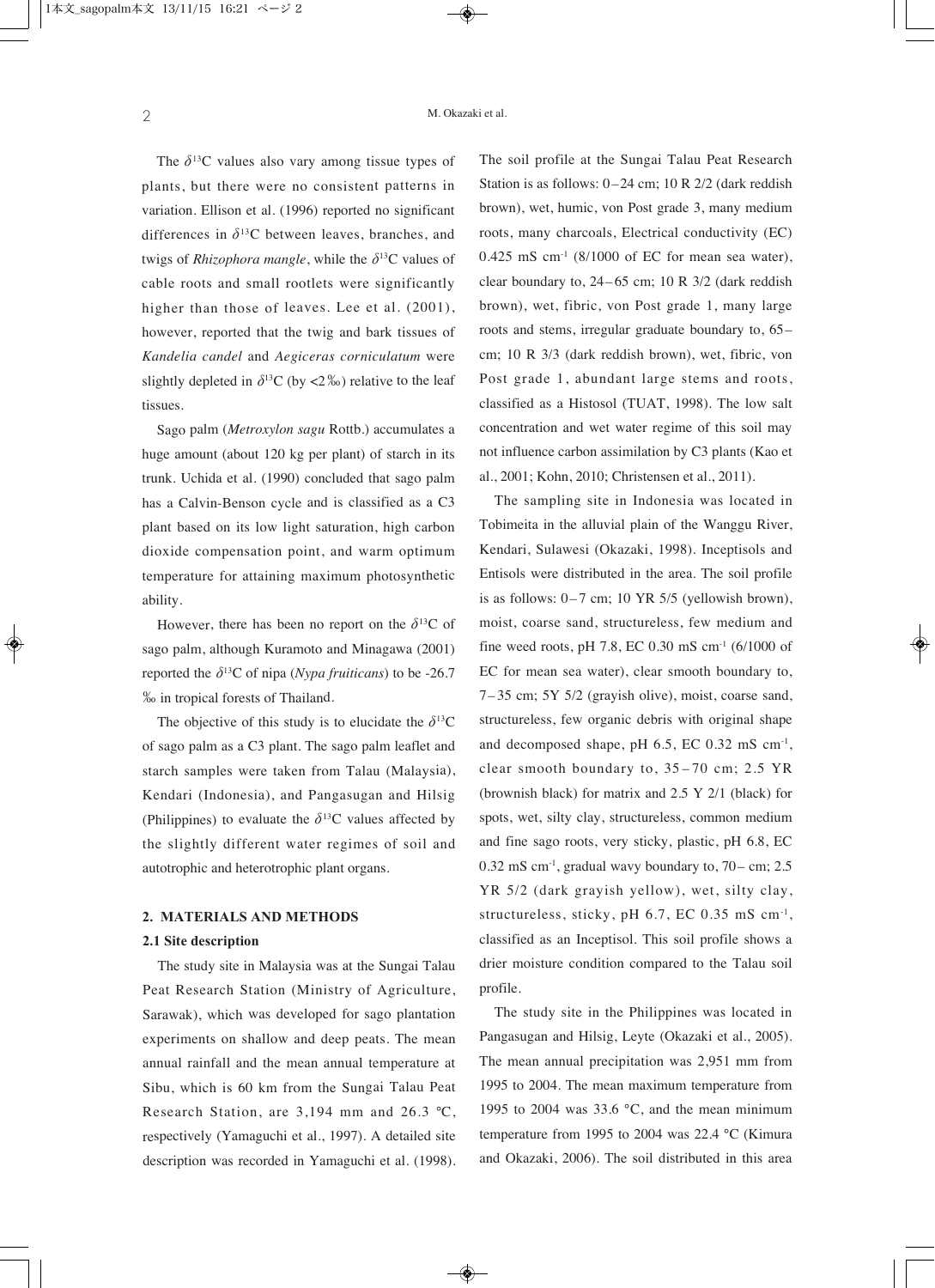was Eutropept (BSWM, 1993; Baynes et al., 2007). The soil profile at Pangasugan is as follows: 0– 20 cm; 10 YR 4/3 (dull yellowish brown), moist, silt loam, kaolin, pH 6.4, EC 0.342 mS cm-1 (6/1000 of EC for mean sea water), gradual wavy boundary to,  $20-31$  cm; 10 YR 5/3 (dull yellowish brown), moist, silty clay loam, slightly sticky, gradual boundary to, 31– 71 cm; 10 YR 5/3 (dull yellowish brown), moist, silt loam, slightly sticky (Lina et al., 2008).

The systematic cultivation of sago palms in Pangasugan has been conducted since 2005. Experimental plots of the control (without fertilizer application), urea, and slow-release urea (Meister 40 and Meister 70) (Chisso Asahi; the nitrogen content was 40% for both fertilizers) application were improved from 55  $(4 \text{ m x } 2 \text{ m})$  to 27  $(4 \text{ m x } 4 \text{ m})$  in 2007. Meister 40 and Meister 70 are both polymercoated urea fertilizers in which the release of nitrogen is gradual; this is a type of fertilizer specially designed for the tropics. Meister 40 and Meister 70 are expected to release 80% of their nitrogen within 400 days and 700 days, respectively, at 20 °C (Lina et al., 2008).

The soil profile in Hilsig, 31 km southeast of Pangasugan, which has no climatic data, is described as follows:  $0-24$  cm;  $7.5$  YR4/3 (brown), moist, sandy loam, slightly hard, pH 5.9, EC 0.295 mS cm<sup>-1</sup> (5/1000 EC for mean sea water), gradual wavy boundary to,  $24-46$  cm;  $7.5$  YR  $5/3$  (dull brown), moist, sandy loam, slightly hard, gradual boundary to, 46– 78 cm; 10 YR 5/3 (dull yellowish brown), moist, sandy loam, slightly hard. This soil was the intermediate moisture condition among four.

### **2.2 Sago leaflet and starch samples**

Sago leaflet and starch samples were taken from the selected four experimental fields in 1994– 2010. The leaflet samples of a sago palm more than 10 years after transplanting were collected in August 1994 in the Talau field and in August 1995 in the Kendari field. The leaflet samples of a sago palm 4 years after transplanting were collected in 2009 in the

Pangasugan field. The longest leaflet of the middle leaf (the fourth leaf from the top) was collected for stable isotope analysis with three replications.

Mature sago palms (more than 10 years after transplanting) were cut down to take sago starch (a heterotrophic organ) to compare to the autotrophic organ (leaflet) in 2009 in the Hilsig field. Sago starch samples were taken from the 10 logs of trunks using a wet extraction method (Yamamoto, 1998). Starch samples were washed with distilled water three times and dried in a ventilated oven-drying apparatus at 70 °C for 48 hours. After drying, the starch samples were powdered using a mill (Retsch MM 301) and stored in the dark at 10 °C.

### **2.3 δ13C determination**

About  $0.5 \sim 0.7$  mg of the samples weighed in a small tin cup was used for determination of the  $\delta^{13}C$ . Analysis of the  $\delta^{13}$ C was performed using a CN analyzer (Euro EA 3028-HT Elemental Analyzer, EuroVector, Milan, Italy) connected to an isotopic ratio mass spectrometer (IsoPrime IRMS, GV Instruments, Cheadle, UK). USGS 40 ( $\delta^{13}$ C: -26.2‰ (U.S. Geological Survey, Reston, VA, USA)) was used as a secondary standard sample. The analytical condition was as follows: combustion column temperature, 1030 °C; reduction column temperature, 670 °C; GC oven temperature, 115 °C; He gas flow,  $110$  mL min<sup>-1</sup>.

### **3. RESULTS AND DISCUSSION**

### **3.1 δ13C of sago leaflet**

The  $\delta^{13}$ C of sago leaflet samples taken from Talau  $(n = 9)$  and Kendari  $(n = 6)$  in August 1994 and 1995 ranged from -29.19‰ (minimum value) to -26.25‰ (maximum value) (Fig. 1), with a mean value of -27.88‰, standard deviation of 0.94‰, and variant coefficient of  $3.36\%$ . Sago leaflet samples (n = 12) taken from Pangasugan throughout 2009 showed -27.47‰ of the mean  $\delta^{13}$ C value. The  $\delta^{13}$ C value of sago leaflets from three sites was -28.4‰. These values were comparable to other C3 plants (Kohn,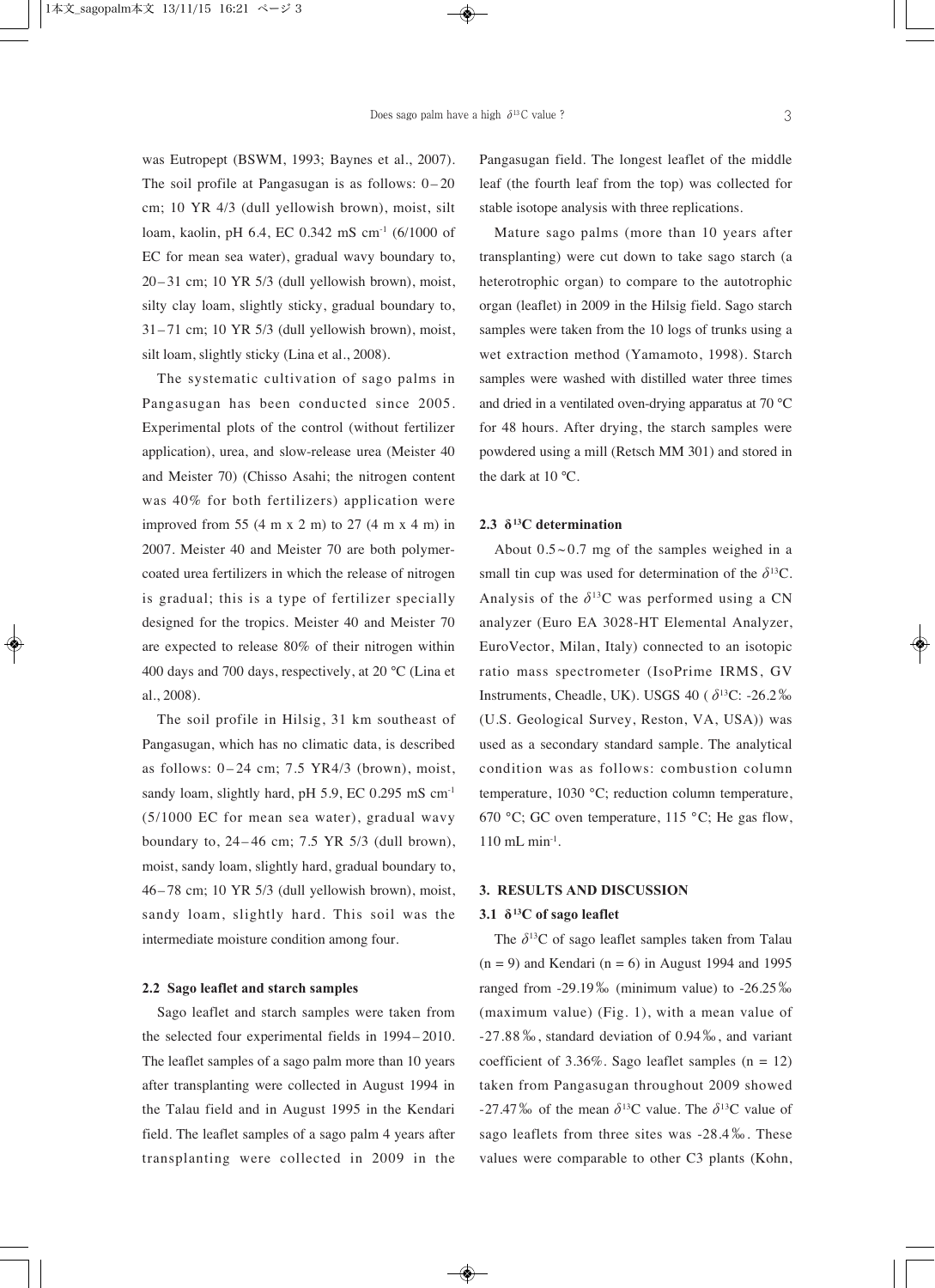

**Fig. 1.** δ13C of sago palm (*Metroxylon sagu*) leaflet sample  $\Diamond$ ,  $\Box$ ,  $\triangle$  : *Metroxylon sagu* (n = 27) ○:*Miscanthus sinensis* (n = 5) (Katsumi, 2011)

2010; Katsumi, 2011) and indicated that sago palm is certainly a C3 plant.

The  $\delta^{13}$ C values of C3 plants change due to C discrimination depending on the moisture conditions, which are affected by mean annual precipitation (MAP). According to Diefendorf et al. (2010), the  $\delta^{13}$ C values of C3 plants increased with decreasing MAP because the global carbon dioxide uptake and fixation ( $\Delta$  leaf) values positively correlated to the MAP (p <  $0.0001$ ,  $R^2 = 0.55$ ).

However, the  $\delta^{13}$ C values of sago leaf samples did not show a tendency to be enriched in  $\delta^{13}$ C with increasing MAP (Table 1). Wooller et al. (2003) exhibited that the  $\delta^{13}$ C values of *Laguncularia racemosa* (white mangrove) from Florida (mean: -26.4 ‰) were slightly higher than those from Belize (mean: -27.4‰) due to higher salinity. The results, however, showed no distinctive trend between  $\delta^{13}C$ values and EC among the four study sites (Table 1).

In Fig. 1, *Miscanthus sinensis* (n = 5), one of the C4 plants taken from Kawatabi of Miyagi  $(n = 2)$ , Nodayama of Ishikawa (n = 2), and Hakusan City of Ishikawa (n = 1) indicated a higher mean  $\delta^{13}$ C value (-12.4‰) (Katsumi, 2011), which corresponded to the

| Site of origin | Site description    | Latitude          | Longitude          | Altitude | Mean monthly               | Precipitaion |
|----------------|---------------------|-------------------|--------------------|----------|----------------------------|--------------|
|                | Soil classification |                   |                    | m        | temperature <sup>°</sup> C | mm $yr^{-1}$ |
| Malaysia       | Tropical, Af        | $2^{\circ}46'$ N  | $112^{\circ}$ 5' E | 5        | Max: 37                    | 3662         |
| Talau          | Lowland             |                   |                    |          | Min: 20                    |              |
|                | Haplofibrist        |                   |                    |          |                            |              |
| Indonesia      | Tropical, Af        | $3^\circ 43'$ S   | 122°36' E          | 10       | Max: 30.5                  | 2403         |
| Kendari        | Lowland             |                   |                    |          | Min: 24.1                  |              |
|                | Haplaquent          |                   |                    |          |                            |              |
| Philippines    | Tropical, Am        | 10°45' N          | 124°47' E          | 15       | Max: 33.6                  | 2996         |
| Pangasugan     | Lowland             |                   |                    |          | Min: 224                   |              |
|                | Haplagent           |                   |                    |          |                            |              |
| Philippines    | Tropical, Am        | $10^{\circ}33'$ N | 124°89' E          | 300      |                            |              |
| <b>Hilsig</b>  | Hilly land          |                   |                    |          |                            |              |
|                | Dystrudept          |                   |                    |          |                            |              |
|                |                     |                   |                    |          |                            |              |

**Table 1.** Site of origin and locations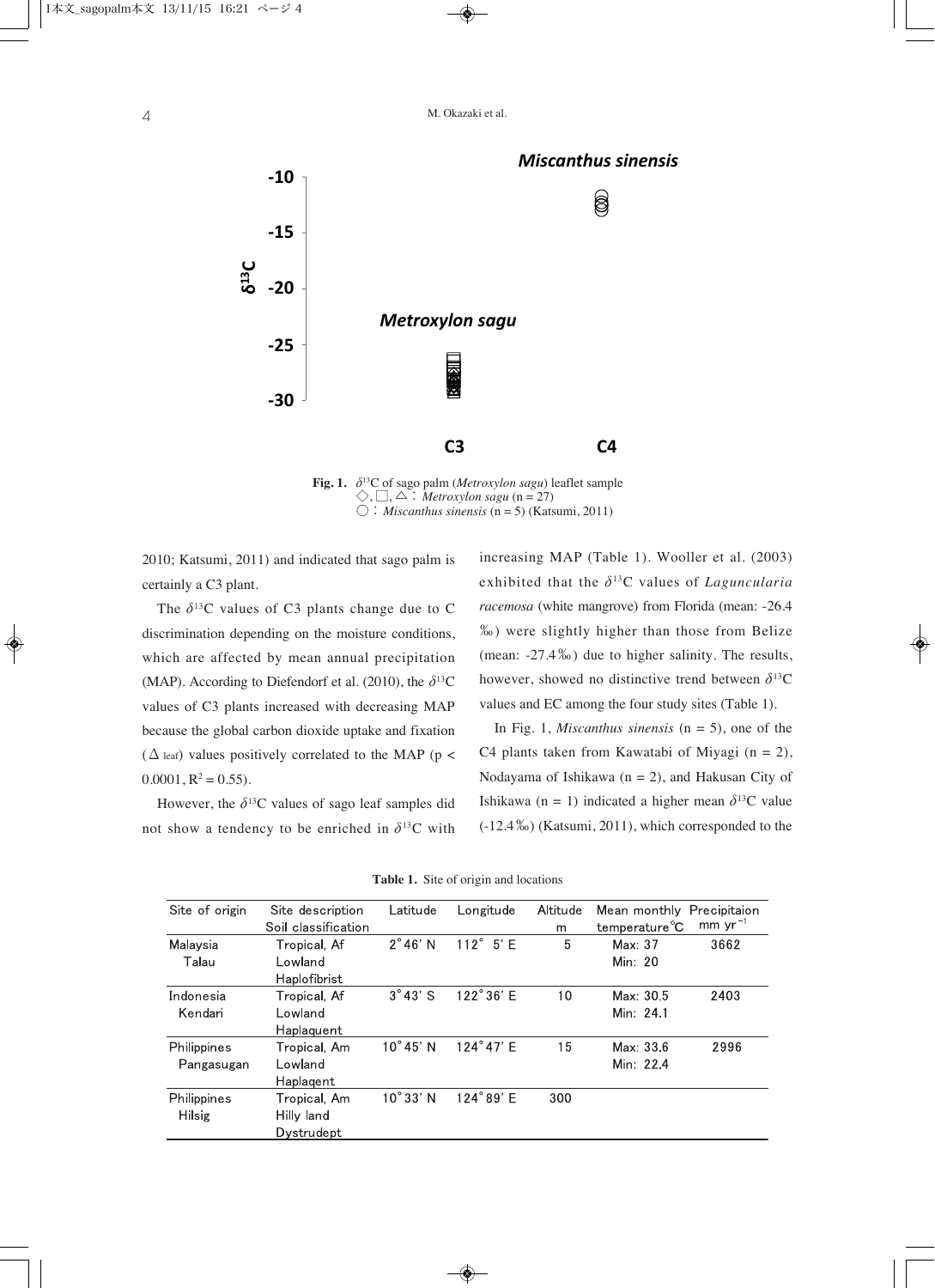value (-13.4‰) of Kristiansen et al. (2004).

Bowman et al. (1989) examined the effect of longterm salinity treatment on leaf carbon isotope discrimination in two C4 grasses (*Zea mays* and *Andropogon glomeratus*) using on-line measurements of leaf gas and carbon isotope exchange and diurnal changes in net carbon dioxide assimilation in plants subjected to water and salt stress. Although they concluded that the increased bundle sheath leakiness may have an important and detectable influence on the  $\delta^{13}$ C in C4 plants in chronically water- or saltstressed environments, the authors do not have enough data to discuss  $\delta^{13}$ C variations in C4 plants based on several stresses.

#### **3.2 δ13C of sago starch**

Non-photosynthetic (heterotrophic) tissues in C3 plants tend to be rich in 13C compared with the leaves (autotrophic) that supply photosynthate (Hobbie and Werner, 2004; Cernusak et al., 2009). For example, Farquhar and Richards (1984) found higher  $\delta^{13}C$ values for *Triticum* sp. seeds compared to leaves. The  $\delta^{13}$ C variation among different organs was ascribed to the differences in biomolecular constituents, and their contrasting  $\delta^{13}$ C values arise in different biosynthetic pathways and physiological pools (Gleixner et al., 1998; Dungait et al., 2011). To compare the  $\delta^{13}$ C value of leaflet (autotrophic organ) samples, starch samples from trunks (heterotrophic organ) were analyzed. Hilsig's sago palm starch gave -25.75‰ of the mean  $\delta^{13}$ C value (n = 10), which was similar to the  $\delta^{13}$ C starch samples from the buli palm (*Corypha elata* Roxb.), -25.64 ‰ (Fig. 2) (Kawashima, unpublished data). Although the  $\delta^{13}C$  of sago starch was slightly higher than that of the sago leaflet samples (autotrophic organ; Fig. 1), there was no significant difference between them (Figs. 1 and 2).

## **CONCLUSION**

Sago palm is a C3 plant, as determined from the result of its carbon discrimination in leaflet samples: -27.88‰ for Talau and Kendari and -27.47‰ for Pangasugan.

## **REFERENCES**

Bai, E., T. W. Boutton, F. Liu, X. B. Wu and S. R. Archer 2008 Variation in woody plant  $\delta^{13}$ C along a topoedaphic gradient in a subtropical savanna



**Fig. 2.** Mean  $\delta^{13}$ C of starch in sago palm, buli, and corn  $\diamondsuit$ : *Metroxylon sagu* (n = 12) □:*Corypha elata* Roxb. (n = 2)(Okazaki and Toyota, 2003)

 $\triangle$ : Zea mays (n = 2) (Okazaki, 2009)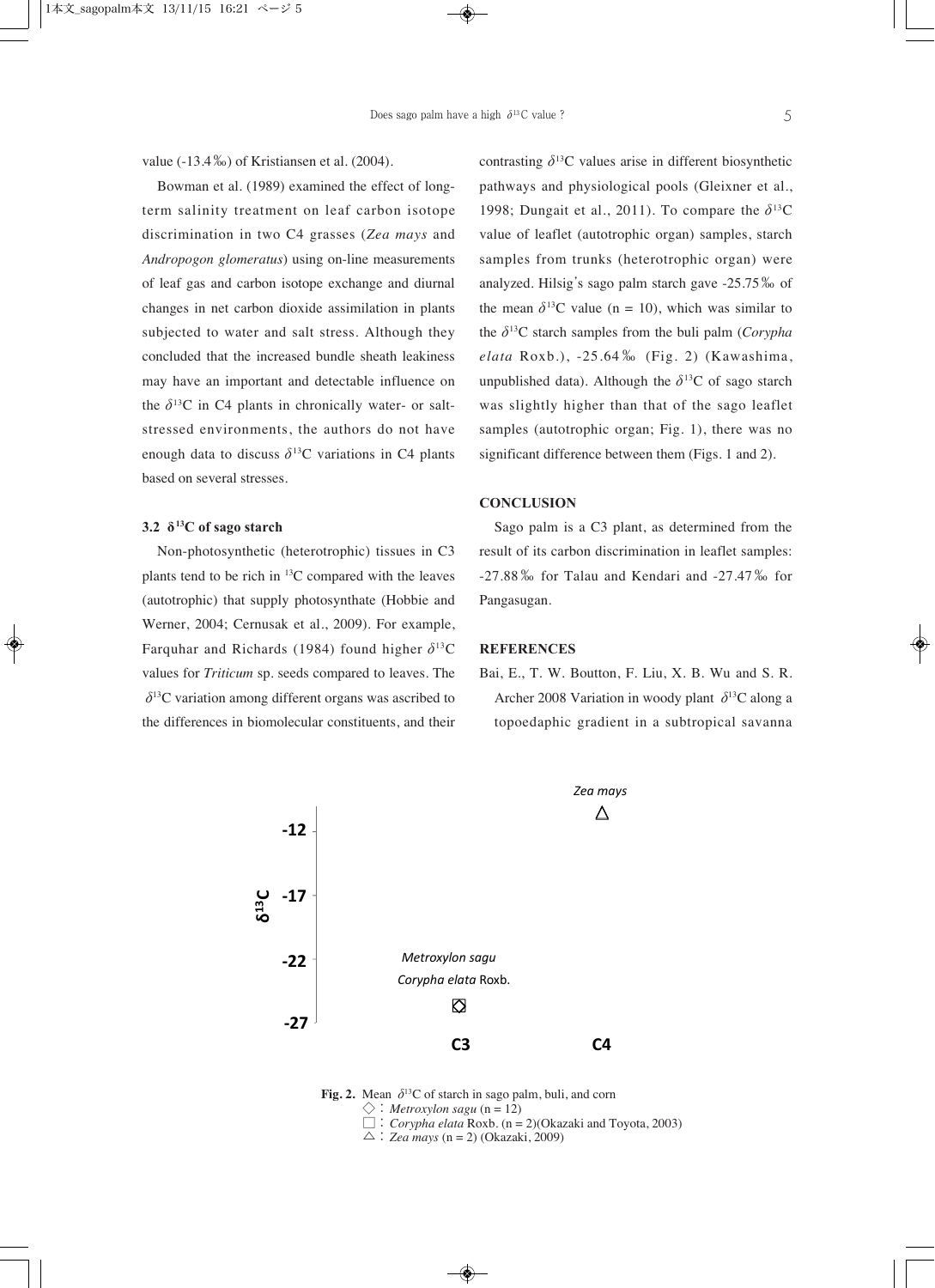parkland. Oecologia 156: 479-489.

- Baynes, J., P. P. Garcia, F. Villamayor and M. Gordon 2007 Combining GIS and expert opinion to model landscapes for a smallholder forest extension program in Leyte, the Philippines. Annals of Tropical Research 29: 49-66.
- Bowman, W. D., K. T. Hubick, S. von Caemmerer and G. D. Farquhar 1989 Short-term changes in leaf carbon Isotope discrimination in salt- and water-stressed C4 grasses. Plant Physiology 90: 162-166.
- BSWM 1993 Bureau of Soil and Water Management. Soil Map of Philippines (1:1,000,000) under Japan International Cooperation Agency Project on Soil Research.
- Cernusak, L. A., G. Tcherkez, C. Keitel, W. K. D. Cornwell, L. S. Santiago, A. Knohl, M. M. Barbour, D. G. Williams, P. B. Reich, D. S. Ellsworth, T. E. Dawson, H. G. Griffiths, G. D. Farquhar and I. J. Wright 2009 Why are nonphotosynthetic tissues generally 13C enriched compared with leaves in C3 plants? Review and synthesis of current hypotheses. Functional Plant Biology 36: 199-213.
- Christensen, B. T., J. E. Olsen, E. M. Hansen and I. K. Thomsen 2011 Annual variation in  $\delta^{13}$ C values of maize and wheat: Effect on estimates of decadal scale soil carbon turnover. Soil Biology & Biochemistry 43: 1961-1967.
- Diefendrof, A. F., K. E. Mueller, S. L. Wing, P. L. Koch and K. H. Freeman 2010 Global patterns in leaf 13C discrimination and implications for studies of past and future climate. Proceedings of the National Academy of Sciences of the United States of America 107: 5738-5743.
- Dungait, J. A., G. Docherty, V. Straker, and R. P. Evershed 2011 Variation in bulk tissue, fatty acid and monosaccharide  $\delta^{13}$ C values between autotrophic and heterotrophic plant organs. Phytochemistry 72: 2130-2138.
- Ellison, A. M., E. J. Farnsworth and R. R. Twilley 1996 Facultative mutualism between red

mangroves and root-fouling sponges in Belizean mangal. Ecology 77: 2431-2444.

- Farquhar, G. D. and R. A. Richards 1984 Isotopic composition of plant carbon correlates with water use efficiency of wheat geno-types. Australian Journal of Plant Physiology 11: 539-552.
- Gleixner, G., C. Scrimgeour, H.-L. Schmidt and R. Viola 1998 Stable isotope distribution in the major metabolites of source and sink organs of *Solanum tuberosum* L.: a powerful tool in the study of metabolic partitioning in intact plants. Planta 207: 241-245.
- Guy, R. D., D. M. Reid and H. R. Krouse 1980 Shifts in carbon isotope ratios of two C3 halophytes under natural and artificial conditions. Oecologia 44: 241- 247.
- Hobbie, E. A. and R. A. Werner 2004 Intramolecular, compound-specific, and bulk carbon isotope patterns in C3 and C4 plants: a review and synthesis. New Phytologist 161: 371-385.
- Hoefs, J. 2004 Stable Isotope Geochemistry. Springer-Verlag, Berlin.
- Kao, W. Y., H. C. Tsai and T. T. Tsai 2001 Effect of NaCl and nitrogen availability on growth and photosynthesis of seedlings of a mangrove species, *Kandelia candel* (L.) Druce. Journal of Plant Physiology 158: 841-846.
- Katsumi, N. 2011 Accumulation mechanism of humic substances in the environment. MS thesis, p. 79, Ishikawa Prefectural University.
- Kimura, S. D. and M. Okazaki 2006 Sago Project in Leyte, Sago and Taro Growth and Production in the Sago/Taro Intercropping Systems of Leyte with Special Reference to Nitrogen. p. 22, Tokyo University of Agriculture and Technology.
- Kohn, M. J. 2010 Carbon isotope composition of terrestrial C3 plants as indicators of (paleo)ecology and (paleo) climate. Proceedings of the National Academy of Sciences of the United States of America 107: 19691-19695.
- Kristiansen, S. M., M. Brandt, E. M. Hansen, J. Magid and B. T. Christensen 2004 13C signature of